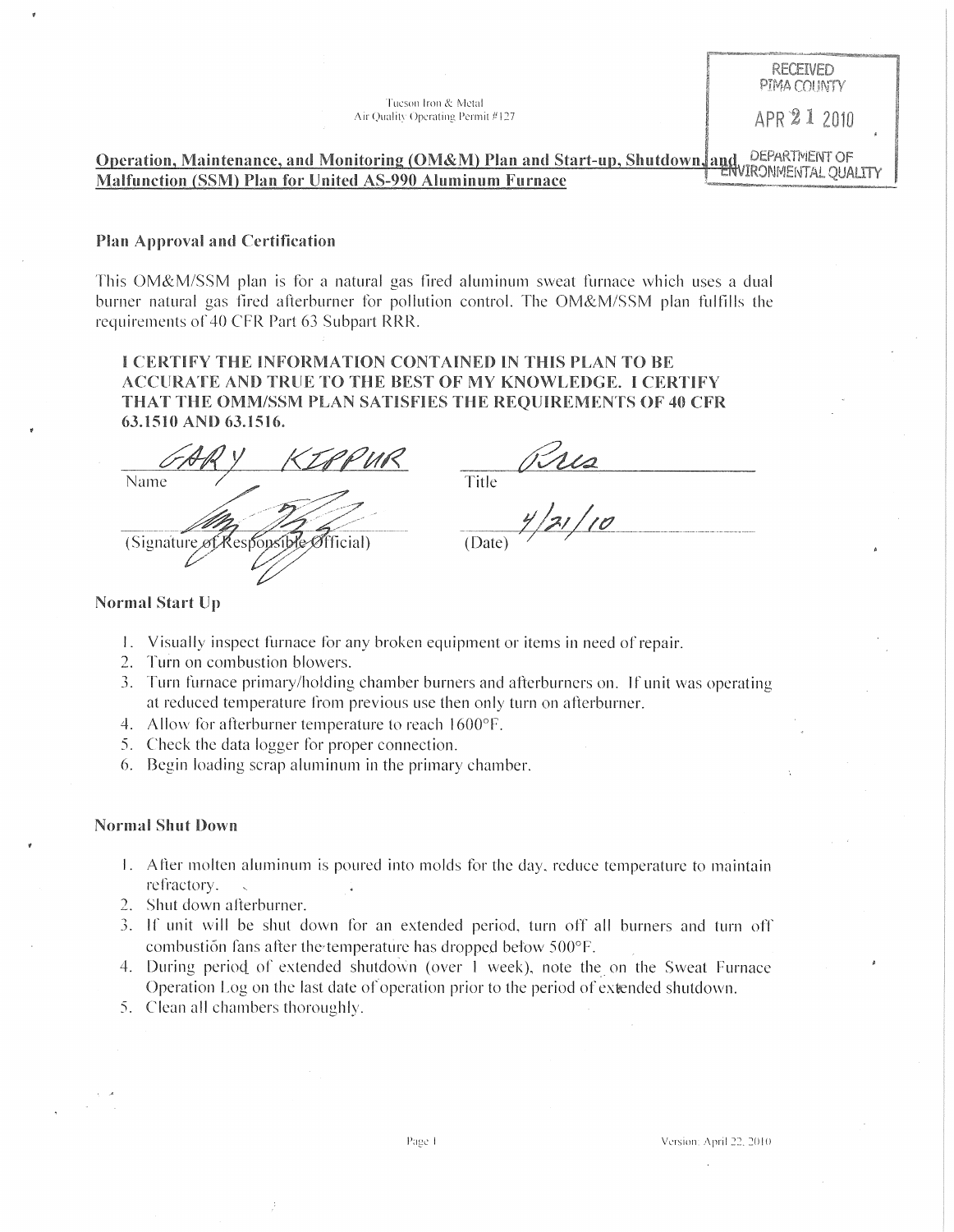**Emergency Shutdown (in the event of interrupted gas supply, gas leak, or power outage) An emergency shutdown will occur at anytime the process can not be controlled or monitored for a period exceeding fifteen minutes.** 

- 1. Turn off the gas supply.
- 2. Contact supervisor.
- 3. Keep records of service interruptions and make notes on Sweat Furnace Malfunction Log.

# **Maintenance Schedule**

Furnace is to be maintained and records kept of the following:

- 1. Weekly Inspection and Maintenance
	- a) Inspect all chambers for refractory damage and repair as needed.
	- b) Inspect door raise cables for wear and replace if needed.
	- c) Inspect burner tube areas for blockage.
	- d) Clean blower fans.
- 2. Bi-weekly Inspection and Maintenance
	- a) Remove and clean igniters.
	- b) Inspect ignition cable and replace when necessary.
	- c) Clean UV Scanners.
	- d) Grease door raise bearings.
	- e) Oil any unsealed type motor bearings.
- 3. Monthly Inspection and Maintenance
	- a) Inspect and repair any structural area of the furnace.
	- b) Inspect and/or repair tap-out hole and spout.
	- c) Inspect and repair afterburner and stack refractory.
	- d) Check data logger records.
- 4. Semi-Annual Inspection and Maintenance
	- a) Calibrate all temperature controls and data logger.
- 5. Annual Inspection and Maintenance (for Afterburners)
	- a) Inspection of all burners, pilot light assemblies, and pilot light sensing devices for proper operation and clean pilot sensor.
	- b) Inspection for proper adjustment of combustion air.
	- c) Inspection of internal structures (e.g., baffles) to ensure structural integrity.
	- d) Inspection of dampers, fans, and blowers for proper operation.
	- e) Inspection for proper sealing.
	- f) Inspection of motors for proper operation.
	- g) Inspection of combustion chamber refractory lining (the Permittee shall clean and replace lining as necessary).
	- h) Inspection of afterburner shell for corrosion and/or hot spots.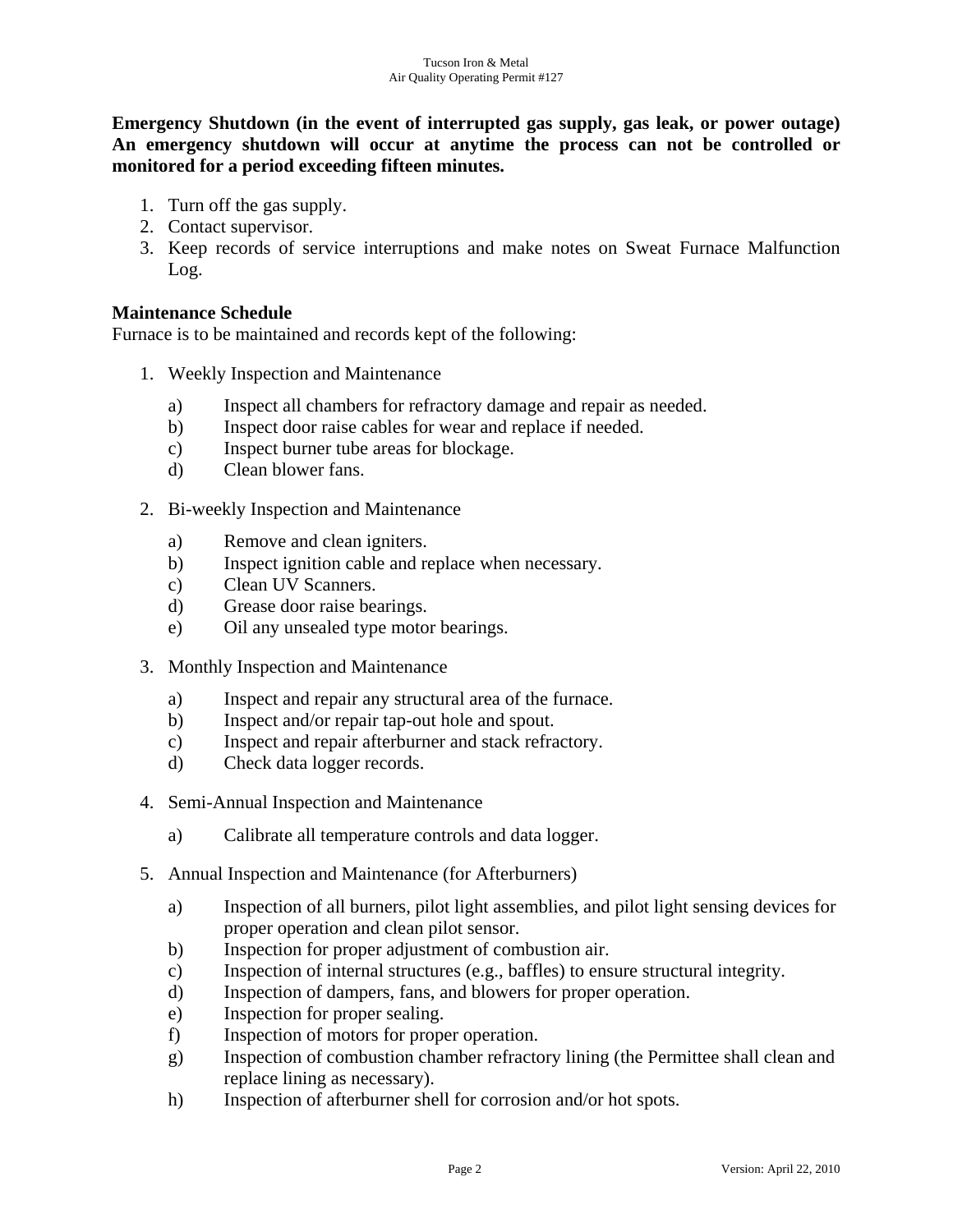## **Monitoring**

The parameter monitored to determine compliance is temperature. The temperature will be controlled so that it meets the required 1600°F 3-hour block average. Once the unit is in operation and stable, the temperature will be controlled between 1600°F and 1850°F. Temperatures outside this range will require corrective action or troubleshooting to determine why the temperature is outside this range. Temperature will be monitored and recorded during operation of the unit.

The monitoring system consists of the following: Temperature probe for the display monitor Temperature probe for the datalogger Datalogger (range includes zero and 1.5 times the average temperature)

Temperature monitoring device records the temperature in 15 minute block averages (with a minimum of one cycle of operation per 15 minutes) and 3-hour block averages.

Data logger is uploaded and saved to the PC every 30 days while in operation. Temperatures will be reviewed for compliance after download is complete.

The following information will be recorded into the Sweat Furnace Operation Log for each day of operation:

- a. Date
- b. Proper data logger connection confirmed
- c. Time of loading
- d. Time all material is racked out for each batch of material sweated
- e. Afterburner actual temperature during each batch
- f. Set point temperature of the afterburner during each batch
- g. Operator's name for each shift.
- h. Operator's initials for each shift
- i. Note if extended shutdown period (over 1 week) begins

The emissions at the exit of the stack will be observed after each charge and proper adjustments to the draft controls will be made if necessary to prevent emissions in excess of the opacity limitation. The set point for the afterburner will be determined by source personnel to prevent the afterburner chamber temperature from dropping below 1600° F during operation.

### Calibration

The temperature probes and unit are calibrated and accuracy is certified every 6 months per the manufacturer's instructions.

## **Possible Malfunctions and Corrective Actions**

For all malfunctions:

• Record date and time the malfunction began and ended in the Sweat Furnace Malfunction Log.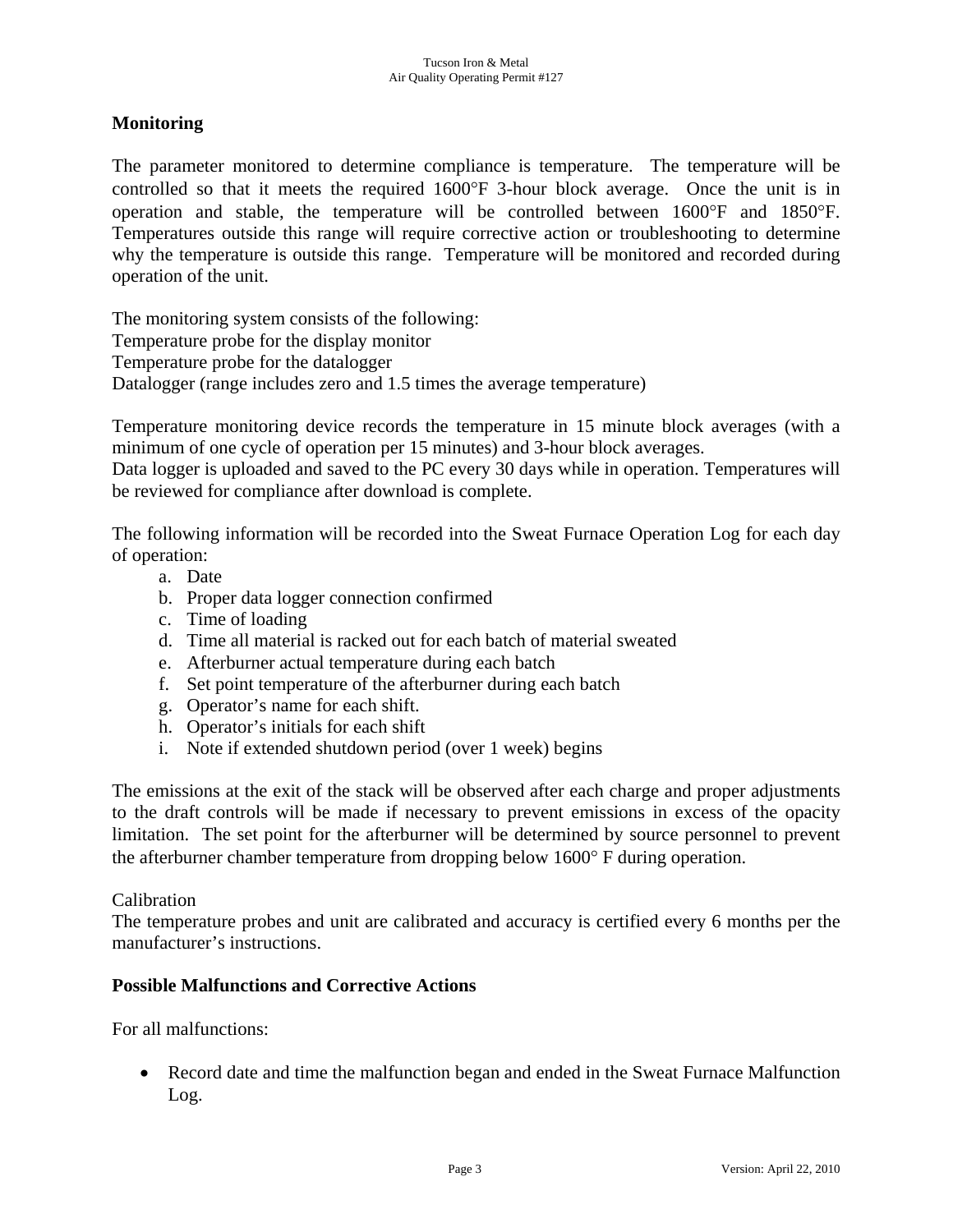- Record the cause of the malfunction and the deviation or excursion in the Sweat Furnace Malfunction Log.
- Record the corrective actions taken including date and time the corrective action(s) began and when it was completed, also in the Sweat Furnace Malfunction Log.
- Record the operator signature and initials in the Sweat Furnace Malfunction Log.
- Other Reporting Requirements:

If the malfunction is not identified here, modify this plan within 60 days of the malfunction to include the identified malfunction and the corrective actions.

Excess or permit conditions deviation reporting: Notification by telephone or facsimile within 24 hours of the time the Permittee first learned of the occurrence of excess emission that includes all available information pursuant to PCC 17.12.040.B. To report excess emissions call **520-724-7400** or fax to **520-838-7432**. Detailed written notification by submission of an excess emissions report within 72 hours of the notification in I.B.1 above. Send to **PDEQ 33 N. Stone Ave, Suite 700, Tucson, Arizona 85701**.

Semi annual report for SSM plan, see 63.6(e)(3).

Deviation from OM&M plan, see 63.1516.

Semi annual compliance status reports and annual compliance certification.

- 1. Burner will not light or stay lit and/or chamber will not reach set-point temperature:
	- a) Check that combustion blower is on and the airflow switch has closed to allow line voltage to the flame safety device. If blower is not operating check fuses or circuit breakers. If voltage is supplied to the motor and the motor still does not work, replace the motor.
	- b) Check flame safety relays for proper operation and replace if necessary.
	- c) Check flame rod for proper operation and clean or replace if necessary.
	- d) Check ignition electrode for proper operation and clean or replace if necessary.
	- e) Check reset button on flame safety device for proper operation.
	- f) Check that the proper gas supply is present and all valves are open.
- 2. Control does not display the temperature:
	- a) Check fuse and power to the control.
	- b) Remove "positive" and "negative" thermocouple leads from the back of the control. Install a jumper wire between the terminals. If there is power at the control and still no temperature readout, perform the following test: between the terminals that the wire was removed from, observe the digital display for an ambient temperature display. If the display is present refer to item c.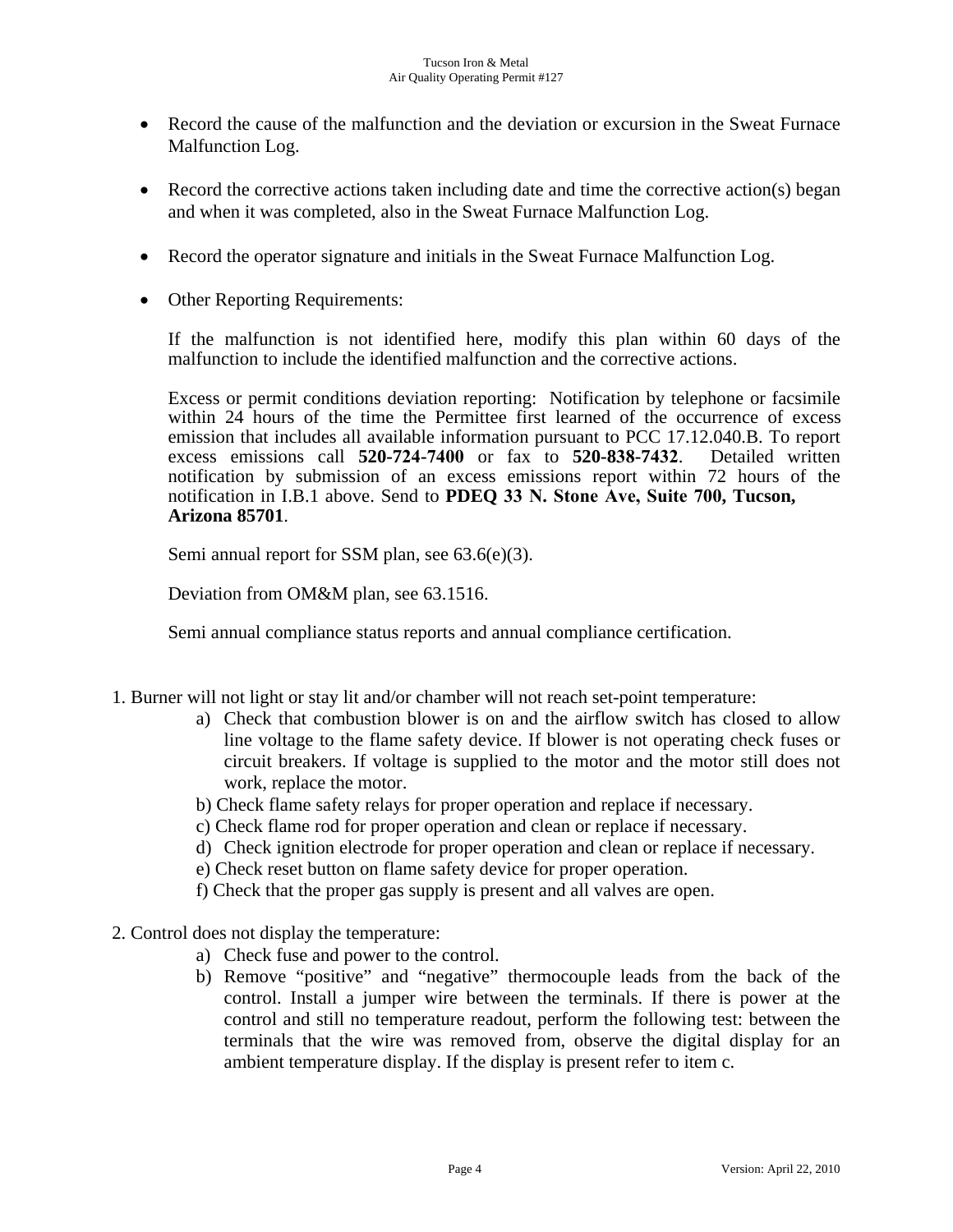- c) Remove temperature probe and remove the element from the probe housing. Inspect the element for signs of damage or breaks. Check housing for pitting or burnout. Replace damaged items if necessary.
- d) If there is still no temperature display after following items a, b,  $\&$  c instructions, replace and program a new temperature control.
- e) Do not operate the sweat furnace until the new data logger is installed and operational.
- 3. Data logger did not record temperatures properly or no readings whatsoever.
	- a) Observe the afterburner control temperature readout. If no digital display is present, follow the instruction for problem number 2. Note that the afterburner temperature probe has a double element, one for the control and one for the data logger.
	- b) Check all connections from the probe to the data logger.
	- c) Refer to the Sweat Furnace Operation Log to see that furnace was operating during the temperature reading period.
	- d) Check that the data logger was "Started' when connected to the computer using the Omni Log software management program.
	- e) Check logger while connected to the computer for proper temperature range and type (a in C or F).
	- f) Check internal battery power while connected to the computer.
	- g) Program and install. Run the logger for a two-hour test. Remove logger and download information to check for proper operation. Reinstall logger.
	- h) Program and install the backup logger if necessary.
- 4. Visible emissions are present out of the stack:
	- a) Turn "Hi-Low" switch to the low position.
	- b) Turn the primary burners to the off position of smoke is still present.
	- c) Open the afterburner draft door to a 4" opening. Note: Close the afterburner draft door when combustible material is not present to prevent over cooling of the afterburner.
	- d) Check material to find the source of excessive emissions and remove all future charges.
	- e) Record time and duration for excessive emissions in the Sweat Furnace Malfunction Log.
	- f) Note and record the afterburner temperature in said log.

## **Attachments:**

Sweat Furnace Operation Log Sweat Furnace Malfunction Log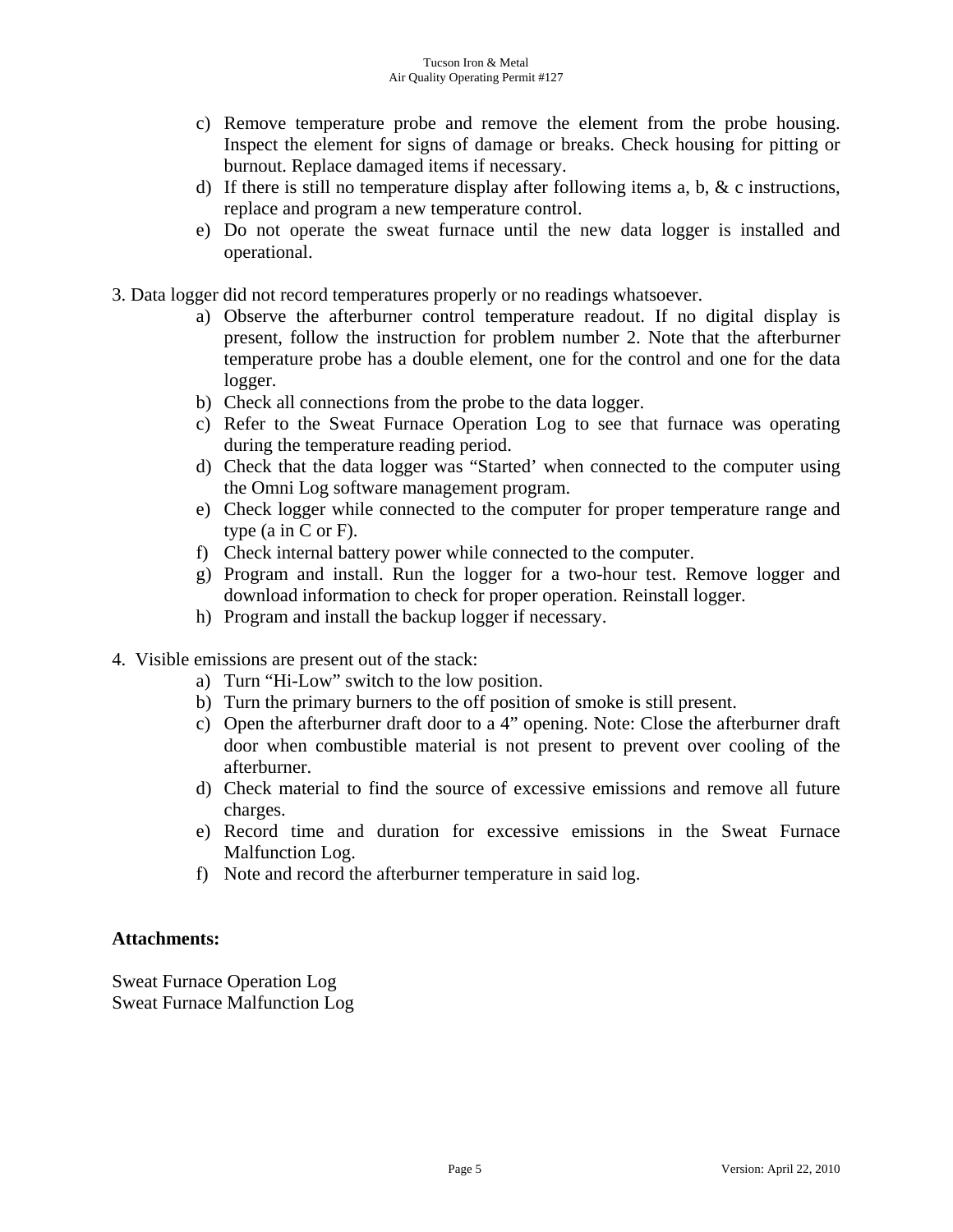# SWEAT FURNACE OPERATION LOG

Type Of Material

| I ype Of Material |             |                            |                                   |     |                          |                              |                      |                 |                          |
|-------------------|-------------|----------------------------|-----------------------------------|-----|--------------------------|------------------------------|----------------------|-----------------|--------------------------|
| <b>BATCH#</b>     | <b>DATE</b> | <b>Confirm Proper Data</b> |                                   |     | AFTER-<br><b>BURNER,</b> | AFTER-<br><b>BURNER, Set</b> | <b>OPERATOR NAME</b> | <b>OPERATOR</b> | <b>EXTENDED SHUTDOWN</b> |
|                   |             | Logger Connection TIME     |                                   |     | <b>Actual</b>            | Point                        |                      | <b>INITIALS</b> | (OVER 1 WEEK) NOTES      |
|                   |             |                            | $\ensuremath{\mathsf{IN}}\xspace$ | OUT | $\mathsf{ON}$            | ON                           |                      |                 |                          |
| $\mathbf{1}$      |             |                            |                                   |     |                          |                              |                      |                 |                          |
| $\overline{2}$    |             |                            |                                   |     |                          |                              |                      |                 |                          |
| $\mathbf{3}$      |             |                            |                                   |     |                          |                              |                      |                 |                          |
| $\overline{4}$    |             |                            |                                   |     |                          |                              |                      |                 |                          |
| $\overline{5}$    |             |                            |                                   |     |                          |                              |                      |                 |                          |
| $\,6\,$           |             |                            |                                   |     |                          |                              |                      |                 |                          |
| $\overline{7}$    |             |                            |                                   |     |                          |                              |                      |                 |                          |
| $\bf{8}$          |             |                            |                                   |     |                          |                              |                      |                 |                          |
| $9\,$             |             |                            |                                   |     |                          |                              |                      |                 |                          |
| 10                |             |                            |                                   |     |                          |                              |                      |                 |                          |
| 11                |             |                            |                                   |     |                          |                              |                      |                 |                          |
| 12                |             |                            |                                   |     |                          |                              |                      |                 |                          |
| 13                |             |                            |                                   |     |                          |                              |                      |                 |                          |